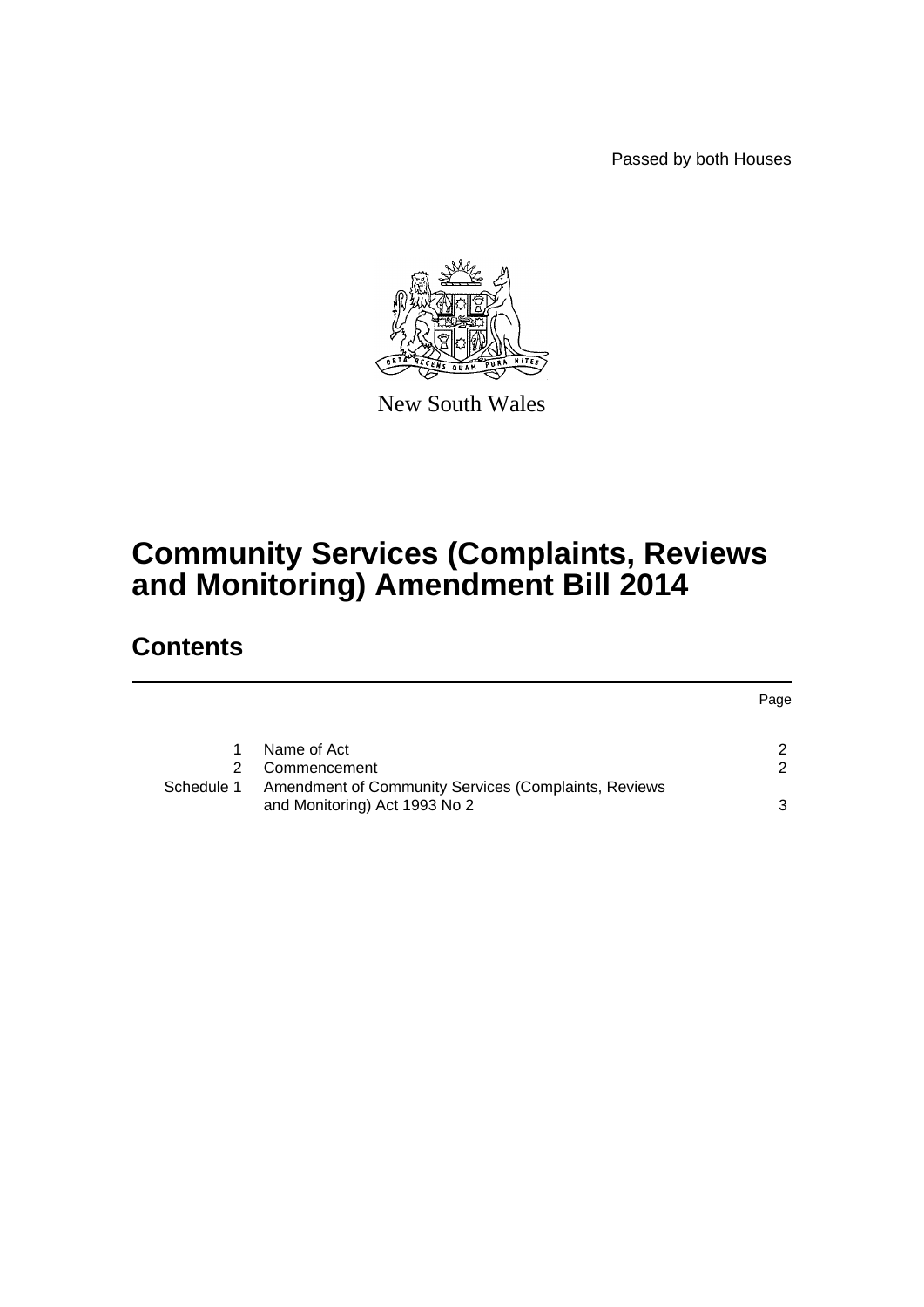*I certify that this public bill, which originated in the Legislative Assembly, has finally passed the Legislative Council and the Legislative Assembly of New South Wales.*

> *Clerk of the Legislative Assembly. Legislative Assembly, Sydney,* , 2014



New South Wales

# **Community Services (Complaints, Reviews and Monitoring) Amendment Bill 2014**

Act No , 2014

An Act to amend the *Community Services (Complaints, Reviews and Monitoring) Act 1993* to make further provision for complaints, reviews and monitoring in relation to the provision of community services.

*I have examined this bill and find it to correspond in all respects with the bill as finally passed by both Houses.*

*Assistant Speaker of the Legislative Assembly.*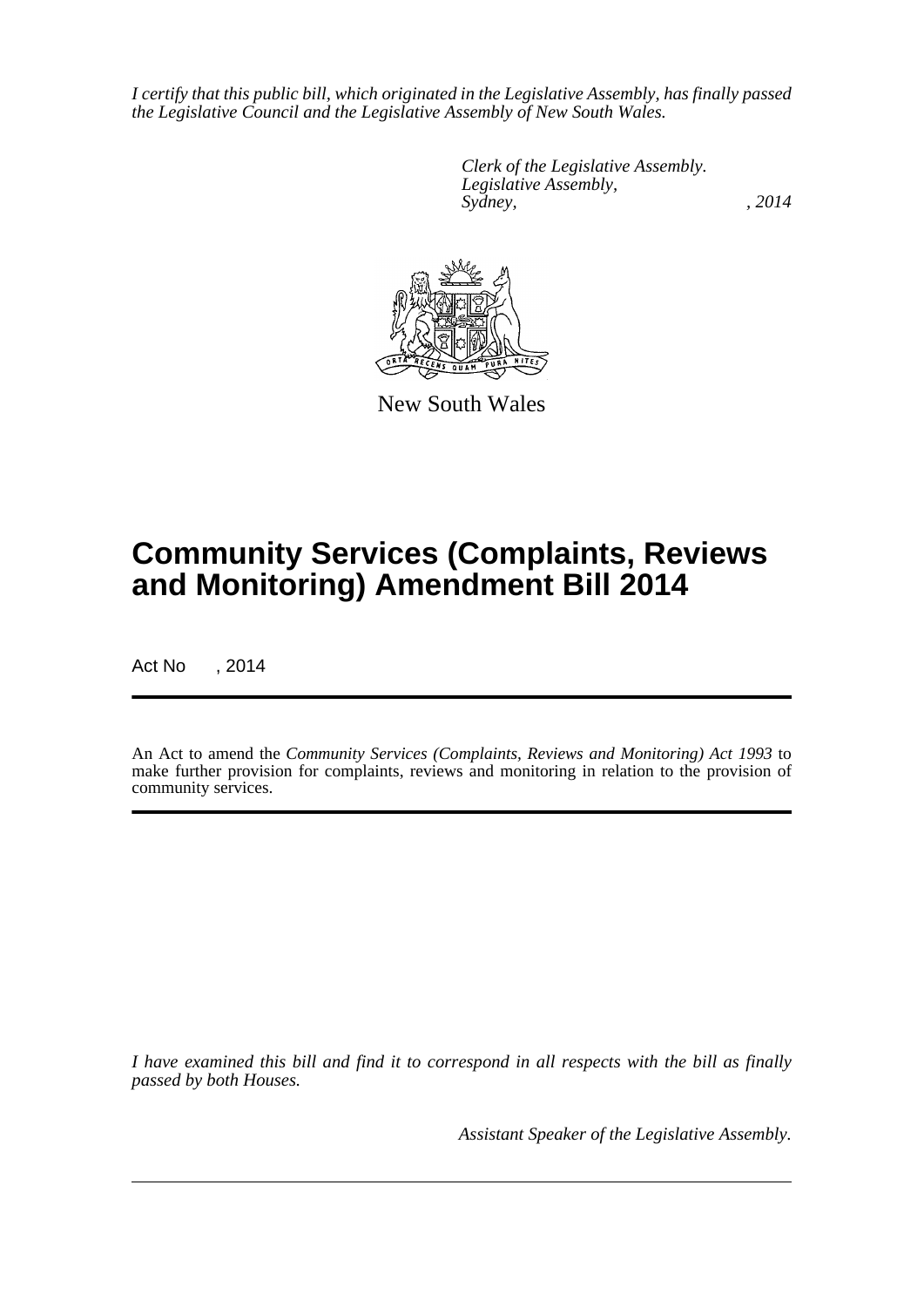Community Services (Complaints, Reviews and Monitoring) Amendment Bill 2014 [NSW]

#### <span id="page-2-0"></span>**The Legislature of New South Wales enacts:**

#### **1 Name of Act**

This Act is the *Community Services (Complaints, Reviews and Monitoring) Amendment Act 2014*.

#### <span id="page-2-1"></span>**2 Commencement**

This Act commences on the date of assent to this Act.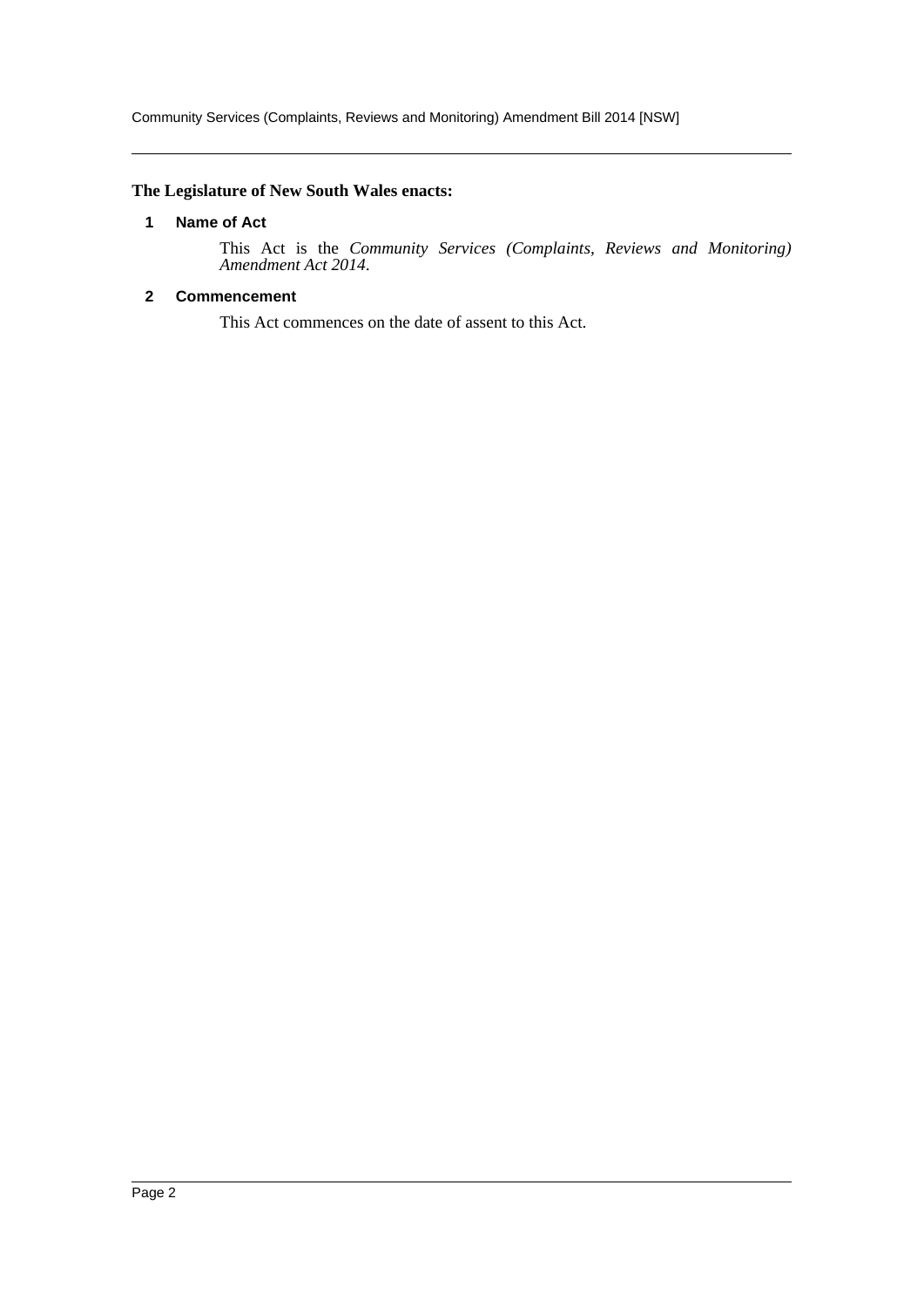Community Services (Complaints, Reviews and Monitoring) Amendment Bill 2014 [NSW] Schedule 1 Amendment of Community Services (Complaints, Reviews and Monitoring) Act 1993 No 2

### <span id="page-3-0"></span>**Schedule 1 Amendment of Community Services (Complaints, Reviews and Monitoring) Act 1993 No 2**

#### **[1] Section 3 Objects and principles**

Insert ", including by education" after "legislation" in section 3 (1) (f).

#### **[2] Section 4 Definitions**

Omit "Director-General of the Department of Community Services" from paragraph (b) of the definition of *child in care* in section 4 (1).

Insert instead "Secretary of the Department of Family and Community Services".

#### **[3] Section 4 (1), definition of "child in care"**

Omit "section 135" from paragraph (c). Insert instead "section 135A".

**[4] Section 4 (1), definition of "child in care"**

Omit paragraph (e).

#### **[5] Section 4 (1), definition of "relevant Minister"**

Omit "Minister for Community Services" from paragraph (d).

Insert instead "Minister for Family and Community Services".

#### **[6] Section 4 (1), definition of "service provider"**

Omit the definition. Insert instead:

#### *service provider* means:

- (a) the Department of Family and Community Services, or
- (b) an implementation company under the *National Disability Insurance Scheme (NSW Enabling) Act 2013* while the company is a public sector agency of the State under that Act, or
- (c) a person or organisation funded by the Minister for Family and Community Services, the Minister for Ageing or the Minister for Disability Services to provide a service, or
- (d) a person or organisation authorised or licensed by the Minister for Family and Community Services, the Minister for Ageing or the Minister for Disability Services to provide a service, or
- (e) the Home Care Service of New South Wales or a person or organisation funded by the Home Care Service to provide a service, or
- (f) a person or organisation that is covered by an arrangement made after 7 April 1994 (the date of commencement of this section) between a Minister of the State of New South Wales and a State or Commonwealth Minister, under which arrangement that State or Commonwealth Minister agrees to the person or organisation being a service provider for the purposes of this Act, or
- (g) an authorised carer or designated agency within the meaning of the *Children and Young Persons (Care and Protection) Act 1998*, or
- (h) the proprietor or occupier of premises that consist of an assisted boarding house.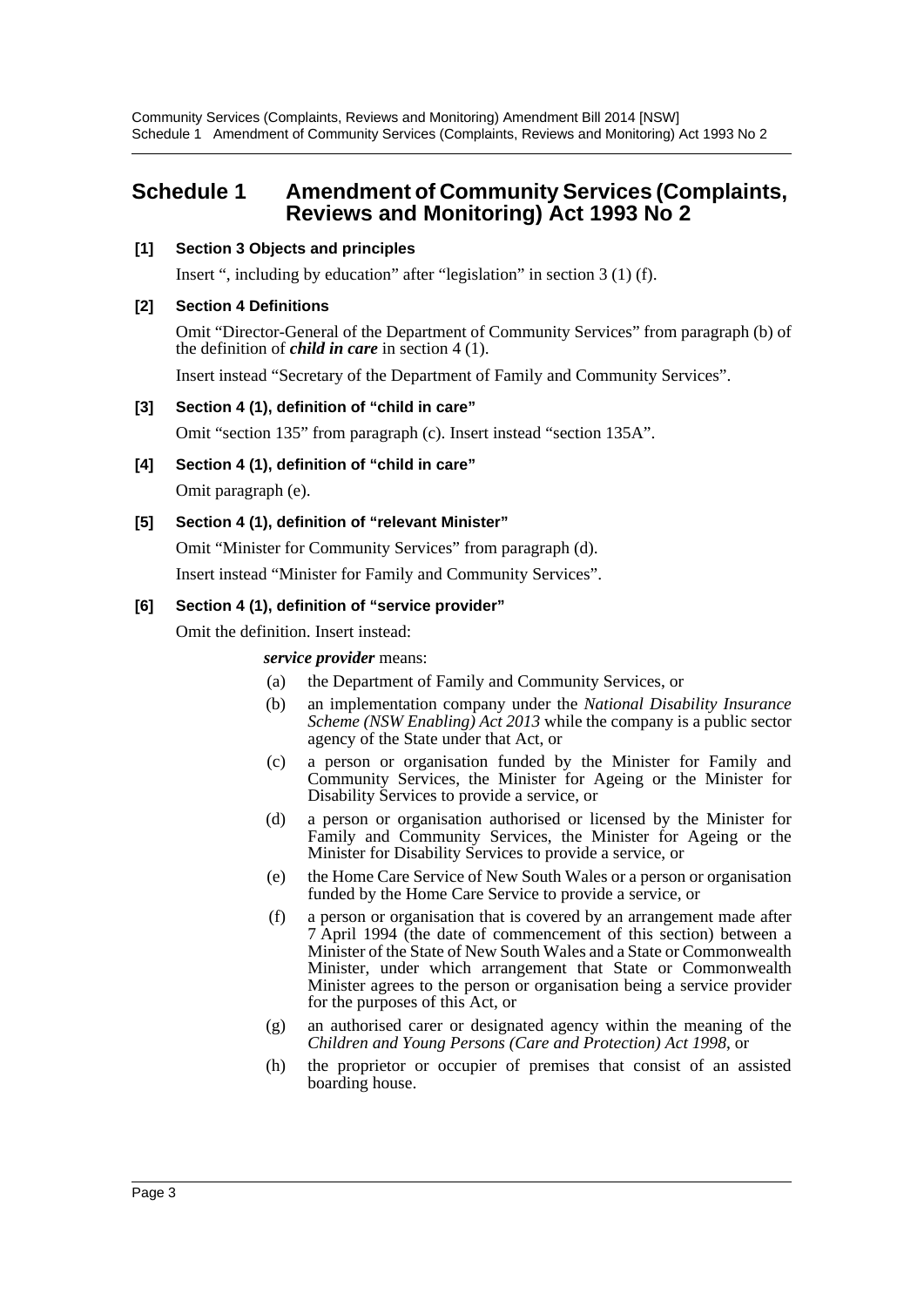Community Services (Complaints, Reviews and Monitoring) Amendment Bill 2014 [NSW] Schedule 1 Amendment of Community Services (Complaints, Reviews and Monitoring) Act 1993 No 2

#### **[7] Section 5 Administration of community welfare legislation**

Omit section 5 (1) (b) and (c). Insert instead:

- (b) inconsistent with the way in which those resources have been allocated by the Minister for Family and Community Services, the Minister for Ageing, the Minister for Disability Services or the Secretary of the Department of Family and Community Services in accordance with Government policy, or
- (c) inconsistent with Government policy, as certified in writing by the Minister for Family and Community Services, the Minister for Ageing or the Minister for Disability Services and notified to the Tribunal, the Commission for Children and Young People or other person or body making the determination.

#### **[8] Section 7 Appointment of Official Community Visitors**

Omit section 7 (2) (d). Insert instead:

(d) is not employed in the Public Service within the Department of Family and Community Services.

#### **[9] Section 14A**

Insert after section 14:

#### **14A Reports on systemic issues**

- (1) The Ombudsman may, during or at the completion of a review or any other inquiry carried out by the Ombudsman under another provision of this Act:
	- (a) report on any systemic issues relating to the provision of community services by service providers, and
	- (b) make such recommendations as the Ombudsman thinks fit.
- (2) A copy of a report containing recommendations:
	- (a) must be given to the relevant Minister in relation to the service provider concerned and to the service provider concerned, and
	- (b) may be given to any other person or body, as the Ombudsman thinks appropriate.

#### **[10] Section 23 Who may make a complaint?**

Omit section 23 (2). Insert instead:

- (2) Without limiting the generality of subsection (1), a complaint may be made:
	- (a) by a person advocating on behalf of the person in respect of whom the relevant service was provided, withdrawn, varied or administered, or
	- (b) by a person who is responsible for, or is a next friend of, the person in respect of whom the relevant service was provided, withdrawn, varied or administered.

#### **[11] Section 28 Applications to Tribunal for administrative reviews of decisions**

Omit section 28 (2). Insert instead:

- (2) In this section:
	- *relevant decision maker* means the following:
	- (a) the Minister for Family and Community Services,
	- (b) the Minister for Ageing,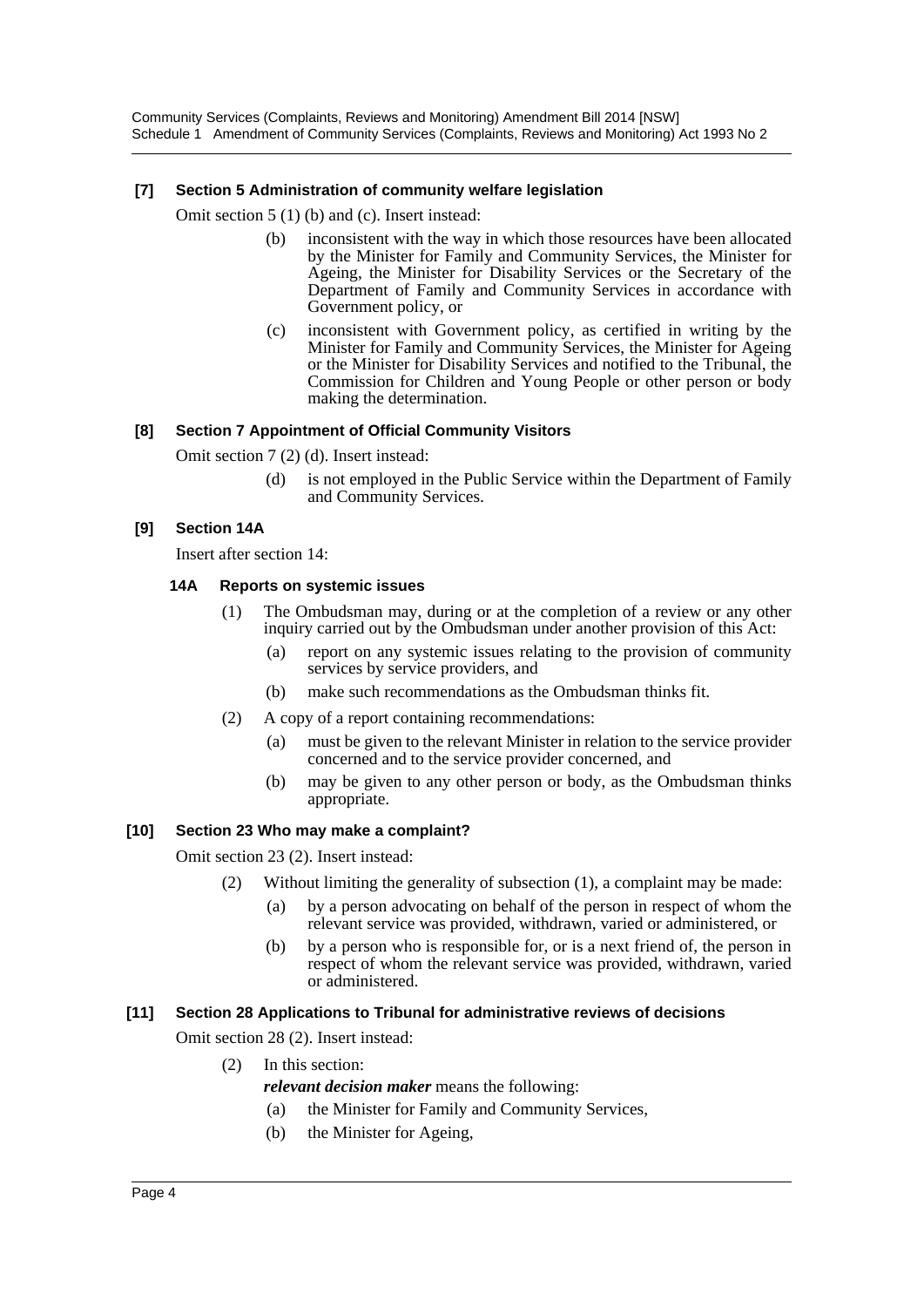- (c) the Minister for Disability Services,
- (d) the Secretary of the Department of Family and Community Services,
- (e) a service provider (other than an authorised carer within the meaning of the *Children and Young Persons (Care and Protection) Act 1998*).

#### **[12] Section 34C Establishment and composition of the Team**

Omit section 34C (4) (b). Insert instead:

(b) NSW Health within the meaning of the *Health Administration Act 1982*,

#### **[13] Section 34K Duty of persons to assist the Team**

Omit "Director-General" from section 34K (1) (a). Insert instead "Secretary".

#### **[14] Section 34K (2)**

Insert "(including any document that assists to explain that record)" after "that subsection".

#### **[15] Section 34K (3)**

Insert ", or restricts or prohibits disclosure of information," after "records".

#### **[16] Section 34K (3)**

Omit "that subsection". Insert instead "this section".

#### **[17] Section 34L Confidentiality of information**

Omit "Director-General" from section 34L (1) (c) (ii). Insert instead "Secretary".

#### **[18] Section 36 Systemic review of deaths of children at risk of harm, children in care or other persons in care**

Omit "undertake research or other projects" from section 36 (1) (d).

Insert instead "undertake, alone or with others, research or other projects".

#### **[19] Section 37 Notification to Ombudsman of reviewable deaths**

Omit section 37 (2). Insert instead:

(2) The Chief Executive of ADHC must provide the Ombudsman with copies of any notification received by the Chief Executive relating to a reviewable death not later than 30 days after receiving the notification.

#### **[20] Section 37 (4)**

Insert after section 37 (3):

(4) In this section:

*Chief Executive of ADHC* means the person employed in the Department of Family and Community Services as the Chief Executive of Ageing, Disability and Home Care or, if there is no such person, the Secretary of the Department.

#### **[21] Section 38 Provision of information and assistance to Ombudsman**

Insert after section 38 (1) (g):

(g1) a medical practitioner or health care professional who, or the head of a body which, delivered health services to a person whose death is a reviewable death,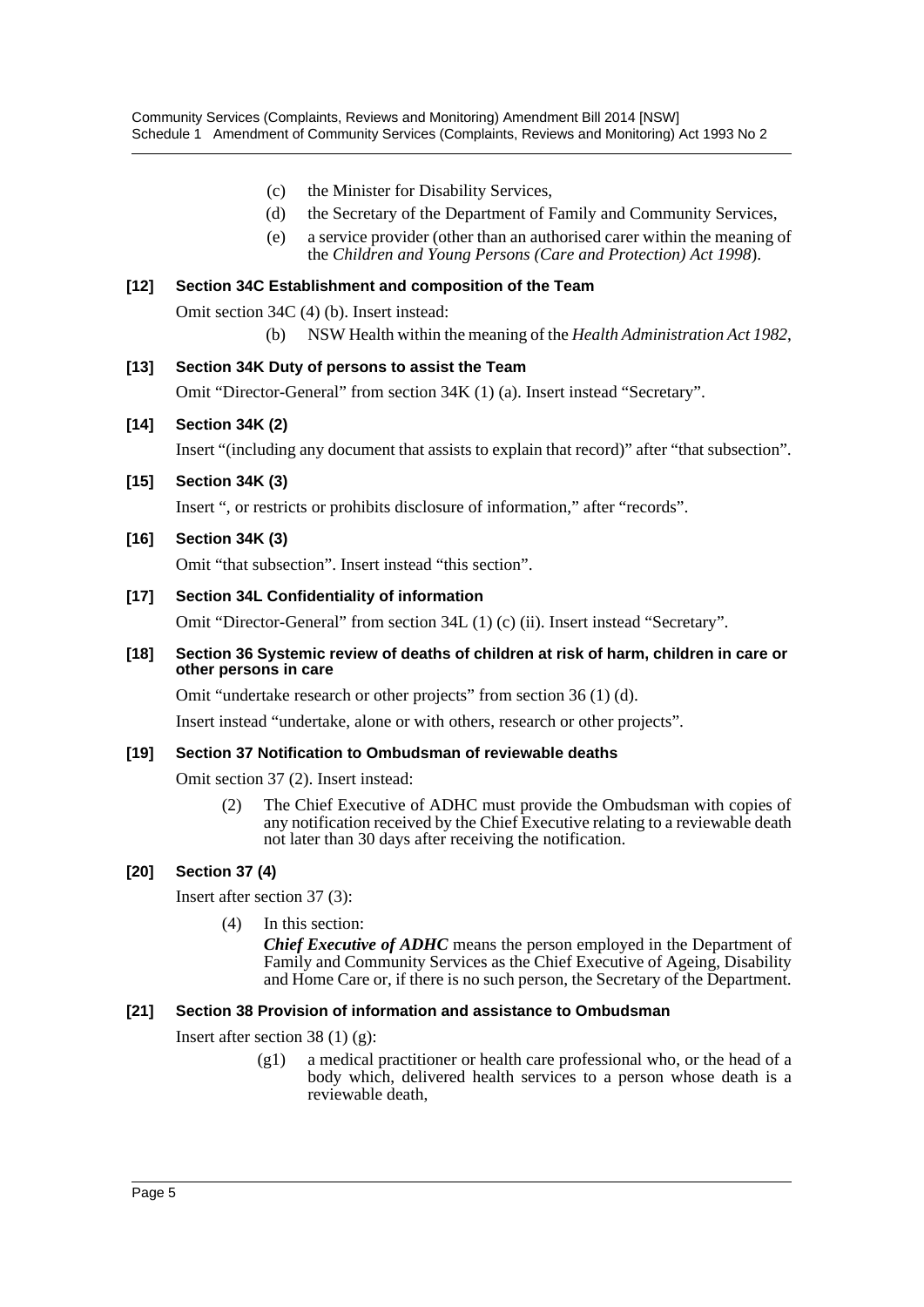Community Services (Complaints, Reviews and Monitoring) Amendment Bill 2014 [NSW] Schedule 1 Amendment of Community Services (Complaints, Reviews and Monitoring) Act 1993 No 2

#### **[22] Section 39 Information to be provided by Ombudsman**

Insert at the end of the section:

- (2) The Ombudsman may provide to a person any information or copies of documents obtained by the Ombudsman under this Part to facilitate research that is undertaken for the purpose of helping to prevent or reduce the likelihood of reviewable deaths in New South Wales, if the Ombudsman thinks it appropriate to do so.
- (3) The Ombudsman must not provide any personal information (within the meaning of the *Privacy and Personal Information Protection Act 1998*) to a person under subsection (2) unless:
	- (a) the person is a public sector agency under that Act, or
	- (b) the person agrees to deal with the information in accordance with the information protection principles set out in sections 12, 17, 18 and 19 of the *Privacy and Personal Information Protection Act 1998* as those principles would apply if the person were a public sector agency.

**Note.** The *Privacy and Personal Information Protection Act 1998* requires public sector agencies to deal with personal information in accordance with the information protection principles set out in that Act.

In addition, the *Health Records and Information Privacy Act 2002* requires any public sector agency or private sector person that collects, holds or uses health information to comply with the health privacy principles provided for by that Act.

#### **[23] Section 44**

Omit the section. Insert instead:

#### **44 Condition of provision of funds**

- (1) The recipient of any funds provided by the State for the purposes of a community welfare program must make such arrangements for their expenditure as are necessary to facilitate the resolution of complaints at a local level.
- (2) It is a condition of the provision of the funds that the recipient comply with this section.
- (3) In this section, *community welfare program* means any program provided under or regulated by community welfare legislation.

#### **[24] Section 45 Reasons to be given for certain decisions**

Omit section 45 (4). Insert instead:

- (4) In this section:
	- *relevant decision maker* means the following:
		- (a) the Minister for Family and Community Services,
		- (b) the Minister for Ageing,
		- (c) the Minister for Disability Services,
		- (d) the Secretary of the Department of Family and Community Services,
		- (e) a service provider (other than an authorised carer within the meaning of the *Children and Young Persons (Care and Protection) Act 1998*).

#### **[25] Schedule 1 Savings and transitional provisions**

Insert at the end of clause 1 (1):

any Act that amends this Act